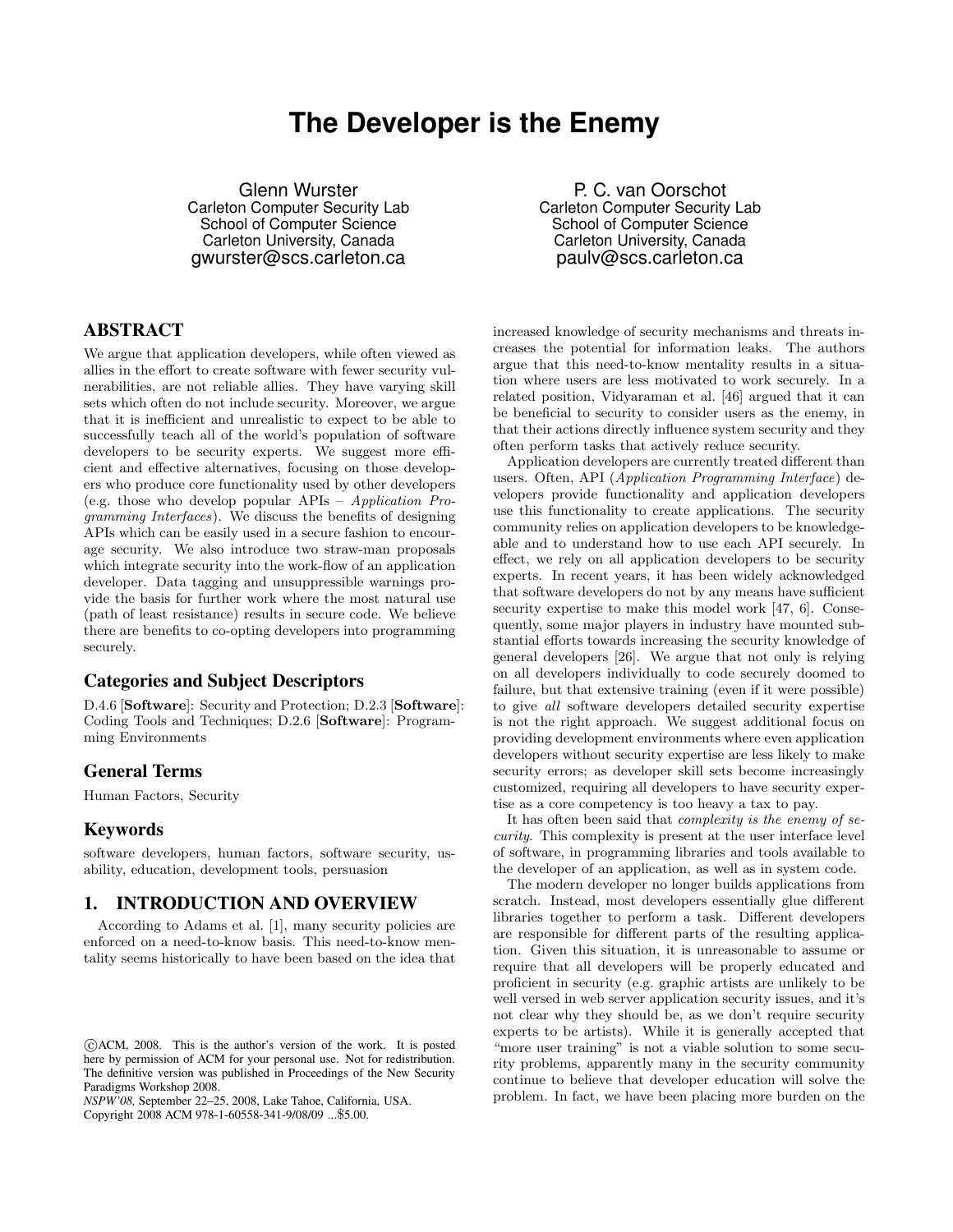developer to create usable security mechanisms as a result of continuing research into encouraging secure user behaviour [17, 22, 21, 31]. Conservatively considering developers as the enemy motivates us to take the security of the system out of their hands. In order to do this, we argue the best approach is to develop and enforce technical solutions instead of assuming that developers can be educated to do the right thing (and actually do it).

Furthermore, not all libraries are well documented in their proper use, and security caveats known to experts remain little-known to most application developers. This is exasperated by the fact that library developers are often in different groups, companies, or countries than the application developers who use their libraries.

Developers both directly and indirectly affect the security of systems. While we know that developers can affect the security of a system in many different ways (e.g. allowing buffer overflows), to date, the focus has been on giving developers more options and tools in order to improve security. On a related note, because developers are task oriented, they are often the most vocal in requesting additional functionality which allows them to complete their task more easily or faster (even if this sometimes means reduced security [16]). A recent example of this is the numerous requests for a loosening of the same-origin policy [35, 49], or the expanding banking APIs [2]. Apparently many developers requesting additional functionality are not fully aware of the negative security implications of their requests.

In the following sections, we examine the issue with relying on application developers to operate securely and the problems that causes. We explore the problem from the perspective of the security of programming APIs and tools, pointing out the problems of leaving security to application developers (who may not be experts in security). We believe that the current status quo of relying on all developers for security results in a greater number of application vulnerabilities. We consider what might be done to relieve some of the burden currently placed on application developers.

The remainder of this paper is organized as follows. Section 2 reviews some current approaches at improving security in light of viewing the developer as the enemy. Section 3 examines the problems and advantages of incorporating usable security into developers' libraries and tools. Section 4 discusses how developers unfamiliar with security end up contributing to the problem, and influencing security negatively. Section 5 discusses how to co-opt developers into using security tools and libraries. Section 6 presents two new straw-man proposals which encourage secure application development. Section 7 discusses related work. We conclude in Section 8.

# **2. REVIEWING SOME APPROACHES TO IMPROVING APPLICATION SECURITY**

While we are not the first to propose securing developer tools, we believe proposed solutions fail to address the entire problem.

In the security community, attackers are always regarded as the enemy. For each new technology proposed, the critical question of how it can be bypassed is also asked. With developers, the same has not traditionally been true. New technologies are introduced and it is assumed the developer

will correctly use the technology. Operating as if the developer is the enemy, we must examine ways in which the developer can bypass or misuse the technology. When the developer is presented with an option, we can not assume they will choose the more secure alternative. We now comment on several existing technologies in light of viewing developers as the enemy.

Type-Safe Languages. While these languages exist, nothing forces the developer to use them (as discussed in Section 4.2). Even though type-safe languages prevent some classes of programming errors, other errors can still be made by the developer (and even strongly-typed languages may contain subtle security issues [29]). In order to permanently eradicate certain classes of programming errors (e.g. buffer overflows), type-safe languages would need to be mandated in all environments.

Security Analysis Tools. As discussed in Section 3.3, there is no assurance that a developer will always run a particular security tool or understand the results. In treating the developer as the enemy, we must somehow persuade them to use available security analysis tools. We must also ensure the tools are designed such that the security expertise required to use them is minimal.

Secure Libraries. As discussed in Section 4.2, developers are not obliged to use one library (or API) over another. In treating developers as the enemy, we would need to prevent them from using insecure libraries. We believe, however, that preventing the distribution or use of insecure libraries is akin to blocking the distribution of illegal copies of copyrighted work – a near-impossible task. We therefore concede that benefits in this area are most likely to come from ensuring secure APIs are also the easiest to use (as discussed in Section 3.4).

Auto-Escaping Data. Auto-escaping input data [38] has the potential to fix many security vulnerabilities (including XSS and SQL injection). Input data to an application is automatically escaped by the interpreter in an attempt to protect against common vulnerabilities (normally associated with output data). Commonly escaped characters include quotes in an attempt to protect against SQL injection attacks. Unfortunately, it does not always work. The input data is escaped before it is known what the data will be used for. Input data can be used for any number of different purposes, each of which requires a different form of escaping in order to sanitize the data properly. With auto-escaping enabled, the application is still forced to unescape the input and then re-escape it correctly depending on the output  $data format.<sup>1</sup> Because of this inability to escape properly,$ many developers write code to remove escaping before input is processed by the rest of the application – negating the benefits of auto-escaping. Only output APIs have a reasonable possibility of being able to correctly escape untrusted data.

# **3. SECURITY AND USABILITY OF API'S AND DEVELOPERS' TOOLS**

Traditionally, usability and security research has focused on software applications as used by end users. How this is impacted indirectly by software developers, and the APIs

<sup>&</sup>lt;sup>1</sup>Because of its inability to determine the proper output escaping format, magic quotes gpc functionality (which autoescapes input) has been removed from PHP version 6 (along with register globals as discussed in Section 3.3).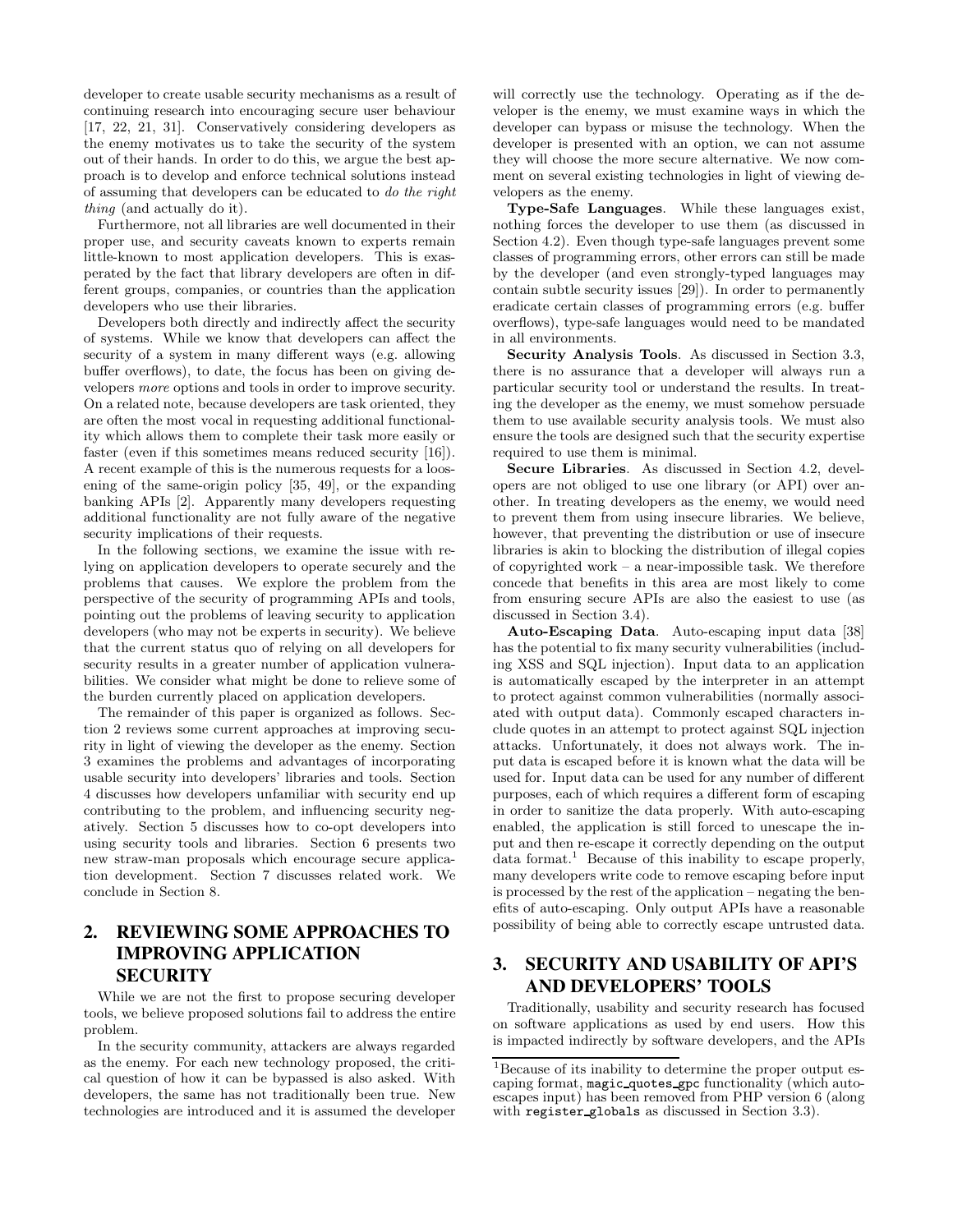they use, has received much less attention. This relationship can be seen by examining Figure 1. In modern development environments, the role of the application developer is often to combine functionality from many different APIs (and associated libraries).



Figure 1: Creation and flow of developer code

We note that developers, as end-users of development tools, can benefit from usable security research into development tools, as they affect the security of resulting applications. We also note that even though a developer is generally an expert computer user, this does not mean that they can be relied upon to use APIs in a secure way. Additionally, we do not believe developers can reasonably be relied upon to "correctly" use security tools with poor user interfaces; or in fact to willingly use them at all.

Our view of application development in Figure 1 provides a finer granularity perspective on what impacts the security of an application. If the libraries used by the application developer are not secure, then the resulting application is also unlikely to be secure<sup>2</sup> (e.g. as a well-known example, the gets family of C library functions leads to many vulnerable programs). This provides an opportunity: we believe security vulnerabilities can be reduced by focusing on a relatively small number of widely used programming libraries (as opposed to each individual application). Some simple security guidelines already exist for API development (e.g. always take a length parameter with a buffer, security sensitive data structures should have a version number, etc.). We encourage study on how more subtle API changes affect the security of subsequent applications (including changes affecting aspects of the API covered by our broader definition in Section 3.1). We do not believe shifting responsibility for verifying program security from the developer to enduser to be a wise solution (even through mechanisms such as approval dialog boxes).

#### **3.1 What Constitutes an API**

We use the term "API" in this paper a bit differently than many others. The API is traditionally defined as only the interface for accessing programming functionality – a collection of function prototypes and data types. We find it beneficial to view an API as more than the set of function prototypes. In this paper, we expand the term "API" to cover several additional attributes. In our use of the term, the API description also takes into account all calling restrictions.

From a security perspective, all APIs implement some form of access control to a resource (be it fully open or otherwise). Access control policy is enforced through what functionality the API exposes (e.g. not providing a write API function to prevent file modifications) and the exceptions thrown when illegal actions are attempted (e.g. writing to a file you don't have access to). There also may be restrictions on the order that API functions can be called (e.g. writing to a file which is not open may violate the calling restrictions, resulting in an error). The code implementing the functions exposed in an API enforces all these order and access control calling restrictions. In order to accomplish a task, applications using an API must not only call the functions correctly, but also abide by the additional calling restrictions. As a concrete example, we would consider the same-origin policy [40] intrinsically tied to the API which a web browser makes available to JavaScript code, even though it is not related to any particular function prototype or argument. Capability based systems have long restricted access to sensitive objects based on context [15].

From a security perspective, violations to the calling restrictions should always be flagged as errors instead of begin allowed (leading to unexpected, undefined, or unintended consequences). This is especially true when the developer cannot be relied upon to use the API correctly, as is the case when we consider them to be the enemy.

# **3.2 Security, Usability and End-Security of APIs**

The insight that APIs affect application security leads us to a new matrix of API design factors. The traditional view of usability and security (see Figure 2) dictates that an interface can be usable  $(A)$ , secure  $(B)$ , both  $(C)$ , or neither  $(D)$ . We say that an API is secure if the functionality can not be exploited to perform some undesired task [9]. We say that an API is usable if the developer can easily use it to accomplish a task [32]. Traditionally, we have attempted to make APIs which are usable. More recently, we have started to focus on APIs which are secure. This is still not the full picture, however. There is a third category which has been relatively unexplored (to our knowledge). We note with emphasis that design choices made when developing an API can also influence the security of applications which are built using that API. Similar to cryptography, there are algorithms which are secure but may be commonly used incorrectly in protocols (leading to vulnerabilities). This expanded view of how the API affects application security is shown in Figure 3 (where a good API would fall near  $E$ ). We say that one API promotes security better than a second API if applications employing the first API are more likely to be free of vulnerabilities than those employing the second. While "security promoting" characteristics remain an open research area, we discuss one proposal in Section 6.1.



Figure 2: Usability and security box

<sup>&</sup>lt;sup>2</sup>A security expert may be able to select and use only the secure pieces of an insecure library, but as we mention earlier, we should not assume that all developers are also security experts.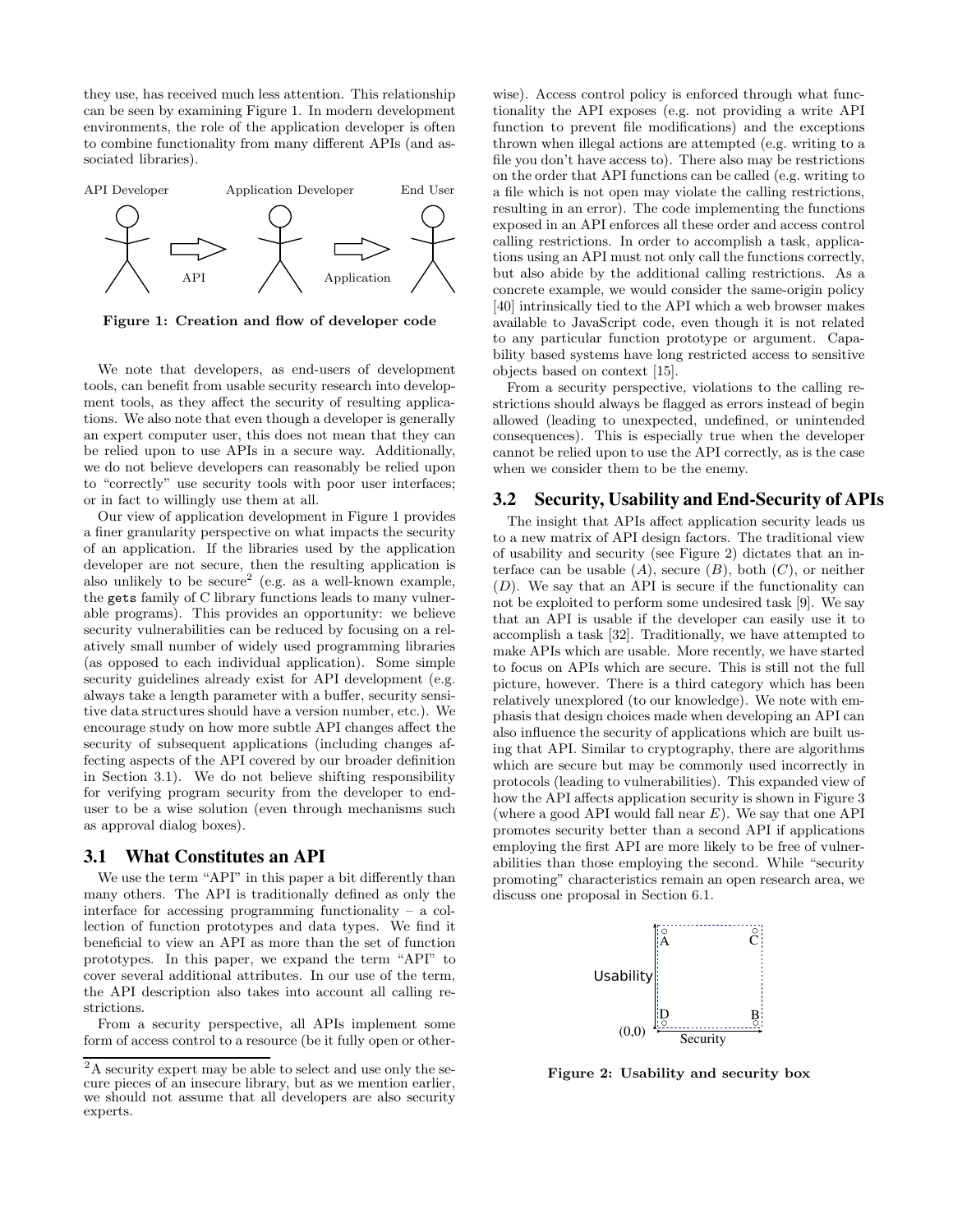

Figure 3: API usability, API security, and end security (i.e. security of resulting application) cube. A fourth dimension could be added, usable security of the resulting application.

### **3.3 Support Tools**

While support tools such as static analysis checkers and program analyzers have the capability to detect some classes of programming errors [28], it seems clear that such tools cannot hope to protect against all programming-induced vulnerabilities. Any support tool which the developer must independently run is also not likely to be run by all developers. Furthermore, many of these support tools still require manual intervention on the part of the developer, who must also be able to understand the security error reported by the tool and respond properly to it. Another threat is from developers who are unaware of new security technologies, or who ignore them. These are developers we cannot influence easily.

There is an interesting lesson to be learnt from the example of attempting to protect against buffer overflow attacks. Many tools aimed at developers were designed to assist in detection of buffer overflows [51], but few of these (if any) enjoy widespread deployment. In contrast, library changes and minor API tweaks to the major operating systems (e.g. noexecute memory protection [33, 10] and address layout randomization [7]) were deployed and had a much larger impact on security. We believe that this example provides a strong case for focus on designing and deploying solutions that do not require ordinary developers to become security experts.<sup>3</sup> The libraries and API now default to a more secure state. With no-execute memory protection, some old applications such as just-in-time compilers had to be updated to request executable data pages. We perceive security mechanisms which are *invisible* to the application developer<sup>4</sup> as having the greatest effect.

Another example of changing an API to increase security is the removing of register globals in PHP. This functionality causes all user-supplied input to be assigned to global variables in a PHP script. It was realized that this functionality lead to a large number of security vulnerabilities and hence it has been removed from PHP 6 [37]. Application developers can no longer use register globals. Both these examples have required old programs to be updated.

# **3.4 Working within a security mechanism**

If we are to attempt to create, or encourage the creation of, programming libraries (and associated APIs) which result in applications with fewer vulnerabilities, we must also ensure that developers can easily use the resulting APIs. While this remains an open research problem, it is worth noting a few observations in this area.

1. User interface of APIs. As application developers become experienced with an advanced API, they often find more efficient or secure ways of using its functionality. How to design a function and document its API so as to reduce the time it takes to become proficient with its use is an open usability and security question we pose. We have learnt from cryptography that providing cryptographic algorithms alone does not ensure security [52, 8]; using these algorithms securely is more difficult. The same is true for many software libraries.

2. Developer-friendly security mechanisms. As discussed in Section 1, many of the security mechanisms proposed to increase end-user security place an additional burden on the application developer (e.g. PKI certificates are not easy for developers to work with [45]). Another open research area is how to design and deploy new security mechanisms which do not increase the security expertise required by generic application developers – that is, which are more usable by developers.

3. Integrated vs. opt-in security tools. Many security-related development tools are "opt-in." The developer must explicitly run or enable the tool. It seems clear that standalone tools will never enjoy the same deployment and use as integrated security solutions, just as opt-in security functionality for end-users has traditionally yielded underwhelming results. Security solutions embedded into the libraries used by developers will enjoy the broadest distribution.

# **4. HOW DEVELOPERS INDIRECTLY INFLUENCE SOFTWARE SECURITY**

Developers end up indirectly influencing the security of a system in many ways. We now discuss four classes of examples.

# **4.1 Feature Requests which Negatively Impact Security**

Application developers are task oriented and often request additional functionality from API developers. This sometimes negatively affects security. One example is the request to loosen the same-origin policy [35, 49], which currently prevents JavaScript on one domain from being able to access properties on content from another domain [40, 41]. This helps isolate web client applications from each other.<sup>5</sup> This separation is currently based on domain name. If a server makes available a web client application at one domain, it can be reasonably assured that clients interacting with the server are not scripts associated with a different domain; scripts associated with a remote domain are limited to

<sup>3</sup> In fact, it also presents an argument against removing security protections perceived as outdated – segmented addressing also would have reduced the number of exploitable buffer overflows.

<sup>4</sup>While the security mechanism can not be invisible to all developers, most developers will not need to concern themselves with the policy in order to operate within its constraints.

<sup>5</sup>We define web client applications as those applications running in the web browser on a client, and web server applications as applications which run on the server and make available content to the web browser.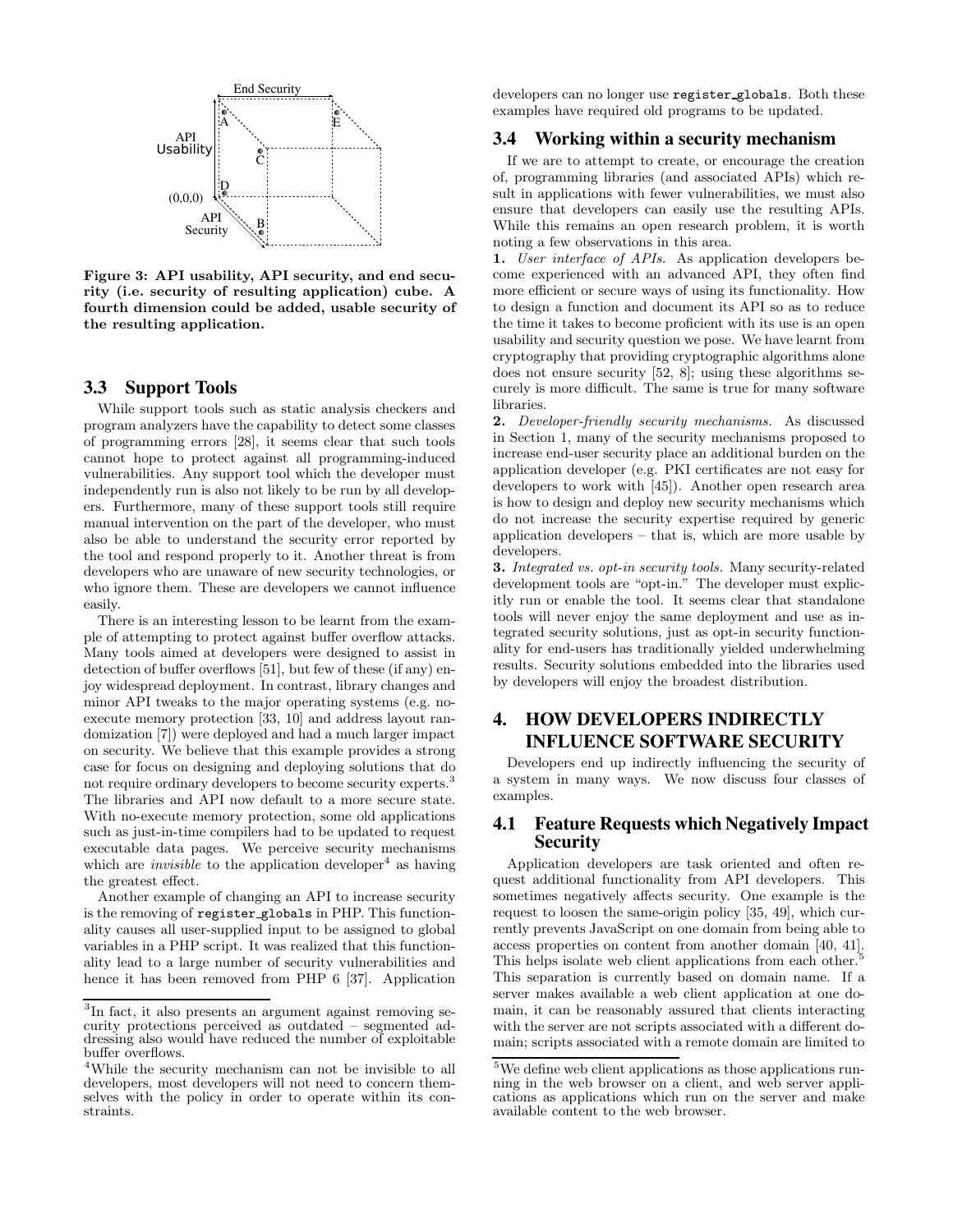simple operations [30]. This design, however, restricts developers who would like to involve multiple unrelated domains in the same web client application. Despite the negative security implications, developers are requesting [49, 35] that web client applications be allowed to interact with domains other than the origin.

# **4.2 Choice of Libraries and Languages**

A second way in which developers end up strongly influencing security is when there are multiple libraries available that perform the same operation. Developers will, in general, choose the library which is easiest to use. If this happens to be insecure, then an insecure library may become the most often used (and hence standard) library. Ensuring that the libraries considered to be the most secure (among alternatives) have usable APIs is important if we wish to encourage use of secure libraries. If a secure but relatively unusable implementation of functionality exists, developers are likely to create another implementation which is more usable but perhaps less secure. In this regard, developer preferences can be a powerful influence on software security.

The same can be said of programming languages. When writing a program, many developers are likely to choose the language with which they are most familiar, regardless of the security of the language.

#### **4.3 Perceived Trade-offs**

One common argument against security is the perceived performance penalty. Developers may intentionally ignore security in an effort to have their code run more quickly. Furthermore, developers will disable or ignore compile-time tools designed to assist in creating secure code in order to meet production deadlines. Developers often believe that their code is not security critical. With the interconnected nature of today's applications, however, a vulnerability in a single application can have an effect on the security of the entire system [18]. Such developers are choosing to trade security in favour of other aspects of the software.

Related to security trade-offs is the the fact that developers are rarely measured on the security of their code. Focusing on code security often does not lead to any short-term reward (and developers, like others, are poor at evaluating long-term consequences [4]).

## **4.4 Testing is not a first-choice job**

A third way in which developers end up dictating security has to do with the way they create software. When faced with implementing a piece of software, developers typically break the task up into a set of features (or sub-tasks), each of which may be further broken down into manageable tasks which can be implemented sequentially and tested. This practise happens regardless of the design process.

This development style can affect the security of a product in several ways:

1. Developers, like other creative individuals, thrive on novelty, and implementing a new feature provides a greater sense of accomplishment than testing it. Given the choice of implementing a feature or running vulnerability analysis tools, many developers prefer to implement the feature.

2. Most developers concentrate best on a single task at a time. In fact, many source control systems implicitly assume that all files edited are part of the same feature when they are checked in. One needs to create multiple distinct copies

of the source in order to work on different features – a time consuming process in large projects.<sup>6</sup> Often developers may realize in the course of implementing a feature that they need to go back and check other areas of the code to ensure that they did not make a mistake. Usually, these checks will be put off until the current task is done. By putting off checking other code until the current feature is done, developers run the risk of forgetting to do testing, some of which may be security related.

# **5. EMBEDDING SOLUTIONS**

In keeping with the rest of the paper, we realize that developing any new security tool in isolation is insufficient. Any technology developed must be embedded into the tools the developer actually uses. We see three methods of persuading developers to use security technologies.

1. Eliminate aspects of security tools which incline developers to avoid the tools. This involves ensuring that the tools developed are user-friendly. During the design process, usability must be considered as critical in designing tools. This goes against conventional reasoning that usability is less critical in designing tools only used by experts, but is not inconsistent with reasoning in the fields of human factors [39].

2. Provide the developer with rewards or incentives for coding securely (related to Section 4.3) or for using security tools. Rewards can be company internal (e.g. financial incentives by management) or external (e.g. documenting the number of warnings still existing in a shipped product). For those companies where management does not take security seriously, the rewards or incentives would have to be external.

3. Mandate the use of specific tools or libraries. This works well for large companies with leverage (e.g. forcing third-party developers to use analysis tools, specific languages, specific compiler flags, and other elements). Mandates can also come from management within a company (e.g., forcing all developers to run a static analysis tool). Clients, system vendors, and others can also mandate the use of security tools.

While each of these approaches may work in a specific circumstance, the best solution likely involves some mix of all three. The hope is that contributing positively to usable security solutions leads to developers being more enthused, building customer loyalty instead of resentment.

# **6. STRAW-MAN PROPOSALS TO INCREASE APPLICATION SECURITY**

Because not all developers have security as a primary skill, we believe there is a benefit in studying methods other than developer education to improve application security. In this section, we examine two straw-man proposals designed to incorporate security into the work-flow of developers. These proposals are designed to assist developers in creating secure applications. We recognize that these straw-man proposals must still be included into the developer work-flow through some method (see Section 5).

 ${}^{6}$ There are exceptions to this, e.g., the recent source control system GIT [23] allows each developer to maintain their own source-control tree containing patches which have not been checked into the main repository.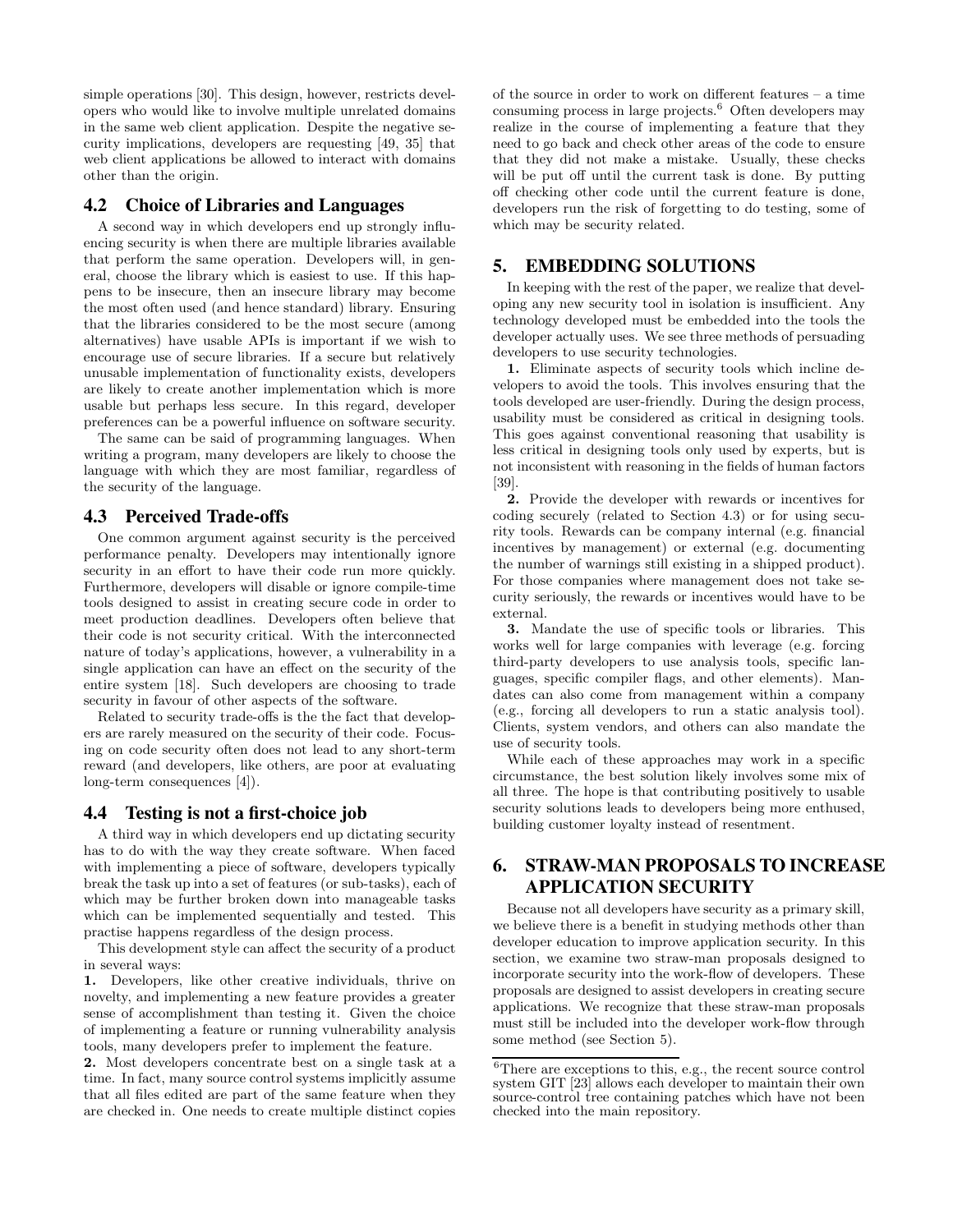# **6.1 Data Tagging**

A good example of specialization of developer skill sets is the use of template engines as they relate to modern web development. Template engines such as Smarty [43] allow program functionality to be separated from web site visual layout. They allow core developers to concentrate on backend functionality without worrying about how this content is displayed. Furthermore, graphic designers are able to customize the template to increase the visual aesthetic of the web site without touching core functionality. The template language provides a mechanism which the graphic designer can use to access variables which the back-end explicitly makes available. The graphic designer can be expected to be artistic, without being a proficient developer.

The problem with this approach is that some security vulnerabilities are directly related to the display of data exported by the back-end. User-submitted data exported to the graphic designer by the back-end must be properly escaped to prevent cross-site scripting (XSS) vulnerabilities [24]. Escaping data correctly requires knowing both the context in which the data is displayed, and the markup language being used – both of which, with current tools, are determined at display time by the graphic artist. This places the security of websites in the hands of graphic artists, requiring them to be security experts – to properly escape all data that originates from user input. Because determining what input is from the user is a task best done in the core functionality of the web server application, we explore a method of making this information available in the API used by graphic artists in the template engine language. Our proposal helps facilitate coding securely (for all developers, including graphic artists).

A Tagging Proposal. To further motivate our first proposal, consider an API which returns data to a developer (a more general case of the template engine discussion above). Making this data explicitly available to an application may result in it being used insecurely (e.g. to compromise privacy). One effective defence which is well known, but seldom used (for various reasons) is to encapsulate the data in an object which provides limited access methods, with raw data never being available to the application developer. Because of the increased number of functions required to support various uses of the data, the size of the API is large (which tends to discourage use somewhat). Taint checking has also been proposed to combat the problems of using untrusted data returned by an API [34, 48]. However, this requires security-aware developers, and only provides an indication that the data is potentially malicious, not why, what it can be used for, or how to neutralize it.

Our proposal is to extend the idea of tainting to data tagging. Instead of tainting data (signalling that it may be bad for some reason), the API developer tags the data with various labels, indicating why the data requires special care (e.g. it is personal information, is from an untrusted source, was set by the user, or has not been verified as correct). In the context of template engines, data which needs to be properly escaped may be tagged with an escapehtml tag. Similar to tainting, a warning or error would be displayed if the developer attempts to output the data without escaping it (using available escaping functions). Multiple tags may be assigned with any piece of data. We believe that data tagging would provide a convenient method for the API developer to allow the application developer to correctly use data returned by the API, with improved usability (usable security), as the application developer is informed why the data is tagged. Our proposal is best suited for high-level programming languages.

Tagging becomes even more effective when tags are maintained across application boundaries (by the applications themselves, not by the system [11, 25]). If data inserted into a database retained the labels with which it had been tagged, stored XSS vulnerabilities [14] would be much easier to find by web developers and security analysts. Tagging can also be used to create an alternative to auto-escaping (Section 2), allowing proper escaping of tagged data at output time based on the destination of the data. Tagging allows input and output APIs to jointly protect application data.

# **6.2 Unsuppressible Warnings**

Related to variable tagging is the notion of warning and error messages generated during the compiling, translating, or running of an application (in both interpreted and compiled languages). Many warnings are suppressed by the application developer in an effort to decrease development time, even though some may indicate security errors (e.g. the PHP uninitialized variable warning indicates a variable which could be set by an attacker when running with register globals [37]).

We propose the following. To ensure that developers always address warnings and errors in their application code, as a general principle developer tools should be designed such that these warnings are unsuppressible. If the only ways of suppressing warnings are to fix or document them, developers should be much more motivated to ensure that their code does not generate warnings. Addressing warnings then becomes part of accomplishing the developer's primary task. The developer is forced to examine every warning and take corrective actions as part of completing their task. In effect, we propose turning warnings into errors (as can already be done with GCC by passing the -Wall and -Werror options). Despite no suitable references in the academic literature to our knowledge, several major projects already enforce a no-warning policy (including the Xen hypervisor). To reach the greatest number of developers, this change would be a mandatory setting beyond the developers control (unlike current GCC). With unsuppressible warnings, we can ensure going forward that newly detected security errors will not be ignored by developers. During the transition to unsuppressible warnings, it is inevitable that errors will appear outside the developer's code (i.e., in components designed by others). Encouraging developers to submit bugs/patches against such warnings would help improve the entire software ecosystem.

## **7. RELATED WORK**

Our work is similar to that of Solworth at NSPW 2007 [44], which concentrated on how to successfully deprecate APIs, providing new APIs using some of the methods described in Section 2. In contrast, we examine what can be further done to increase the security of applications developed using new APIs.

Data tagging is related to the notion of data labelling, which is distinct in that its goal is to protect confidentiality [5]. Data tagging allows multiple tags to be assigned to a single variable, which is in contrast to allowing a single data label. Data security policies (such as Clark-Wilson [12]) dif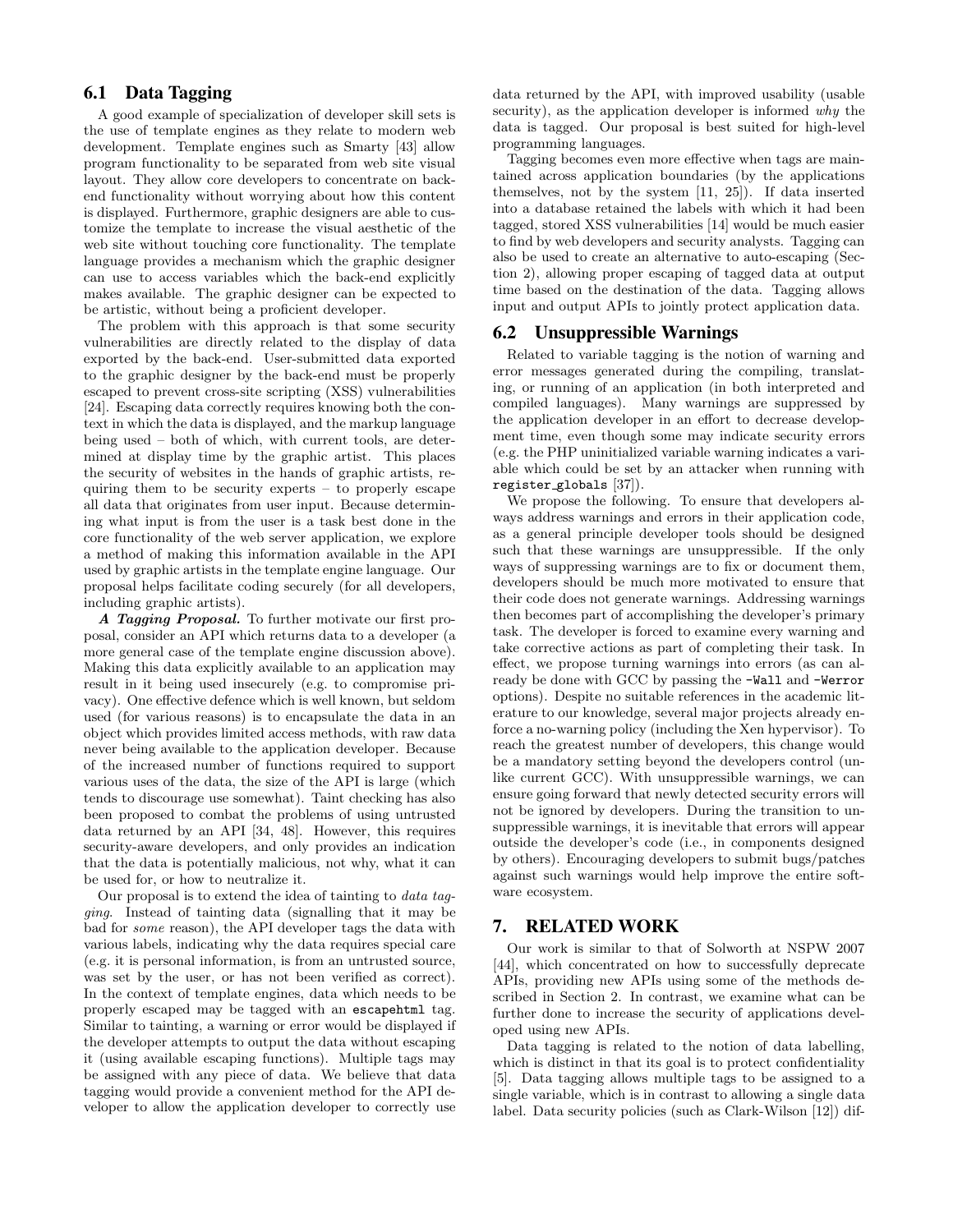fer from data tagging fundamentally in their response to access violations. One purpose of tagging is to provide information suggesting what may need to be done in order to sanitize the data. Furthermore, the Clark-Wilson model concentrates on protecting data from the system, while tagging concentrates on protecting the system from the data. Data provenance [42] is concerned with documenting the origin of data and all transformations performed on that data. Tagging is related to identifying the source of data, but is not concerned with logging all data transformations.

Languages like Ada [27] and Java use strong type-checking stop certain classes of programming errors. Such stronglytyped languages are not a universal solution because developers normally choose a language based on functionality and ease of use [36]. Backwards compatibility and support are also issues which developers examine when choosing a language.

AEGIS [20] focuses on assisting developers in creating secure software, by trying to incorporate security into the software design process. While this approach is valid, it does not help software not designed under the AEGIS model.

Other work includes fault isolation [50] and sandboxes (in both browsers [3] and virtual machines). Both fault isolation and sandboxes attempt to restrict code which may contain bugs, but do not work to reduce the number of vulnerabilities which may be present in the software. Our approach of focusing on usable security attempts to reduce the number of vulnerabilities which exist.

Vidyaraman et al. [46] explored the position that the user was the enemy in the computer system.

Microsoft's Windows Vista contains User Account Control (UAC), which was partially designed to encourage developers to restrict security sensitive operations [19]. We believe that users do not need to be adversely affected in order to encourage developers.

In the banking industry, API security research has treated the developer as the enemy, but has concentrated solely on protecting secrets (e.g. encryption keys) behind the API [2]. Our research attempts to increase the security of the applications developed as well as the libraries.

Agile software development methods [13] decrease the number of security vulnerabilities, and we view them being complementary to methods proposed in this paper.

# **8. CONCLUDING REMARKS**

In this paper, we explored the idea that developers influence software security in many ways (including negatively), and how the tools and APIs they use are a big part of this. While security and usability have been previously studied in the context of end-users, we have seen little prior focus on the problem of usable security as it relates to programming libraries, and the resulting impact on applications.

By realizing that not all developers are security experts, and by improving the security of tools and libraries the typical developers use, we have the potential to positively influence all developers to code in a more secure fashion, resulting in fewer vulnerabilities. It is possible that as a byproduct of repeated use of appropriate security tools, developers will change their coding habits in a way which improves the security of their code. In cases where software libraries are used by many different applications, the potential exists to influence the security of a large number of applications by concentrating on the security of a single library and associated API. While the security benefit to be gained by focusing on APIs is hard to quantify, we believe there are significant advantages still to be found.

Related to the role that developers play in security is the role that product testers play. While we have focused on developers in this paper, the usability of testing tools and how they influence security is a related topic which merits additional research. The possibility of using tools which automatically identify security issues during the specification phase of software development also merits additional research but is beyond the scope of this paper.

We also discussed the idea of incorporating security into the task based work-flow of developers. We described two straw-man proposals which have the potential to encourage secure software development, even amongst developers not well versed in security.

As was discussed, many security vulnerabilities are the result of poor developer choices. Our position is that removing some of these choices should help all developers perform their tasks more securely (even if they are not security experts). A main challenge in specific instances is to find a restricted set of options, or single option, which is suitable, agreeable, and useful to everyone.

Because there are a great many more developers than security experts, we encourage focus by the latter on the security of tools and libraries which many developers use. We believe it is a loosing proposition to rely too heavily on universal education and opt-in security tools if the goal is to ensure that all developers create secure applications.

Acknowledgements. We thank NSPW participants and anonymous reviewers for their comments. The first author acknowledges NSERC for funding his PGS D scholarship. The second author acknowledges NSERC for funding a Discovery Grant and his Canada Research Chair in Network and Software Security. Both authors acknowledge MITACS for partial funding.

# **9. REFERENCES**

- [1] A. Adams and M. A. Sasse. Users are not the enemy.  $Communications of the ACM, 42(12):41–46, Dec 1999.$
- [2] R. Anderson. Security Engineering, chapter 18: API Security. Wiley, 2nd edition, 2008.
- [3] V. Anupam and A. Mayer. Security of web browser scripting languages: vulnerabilities, attacks, and remedies. In Proc. 7th USENIX Security Symposium, 1998, pages 15–28, 1998.
- [4] A. Beautement, M. A. Sasse, and M. Wonham. The compliance budget: Managing security behaviour in organisations. In Proc. 2008 Workshop on New Security Paradigms, Sep 2008.
- [5] Y. Beres and C. I. Dalton. Dynamic label binding at run-time. In Proc. 2003 Workshop on New Security Paradigms, pages 39–46, 2003.
- [6] K. Beznosov and B. Chess. Security for the rest of us: An industry perspective on the secure-software challenge. IEEE Software, 25(1):10–12, Jan 2008.
- [7] S. Bhatkar, D. C. DuVarney, and R. Sekar. Address obfuscation: an efficient approach to combat a board range of memory error exploits. In Proc. 12th USENIX Security Symposium, pages 8–23, Jul 2003.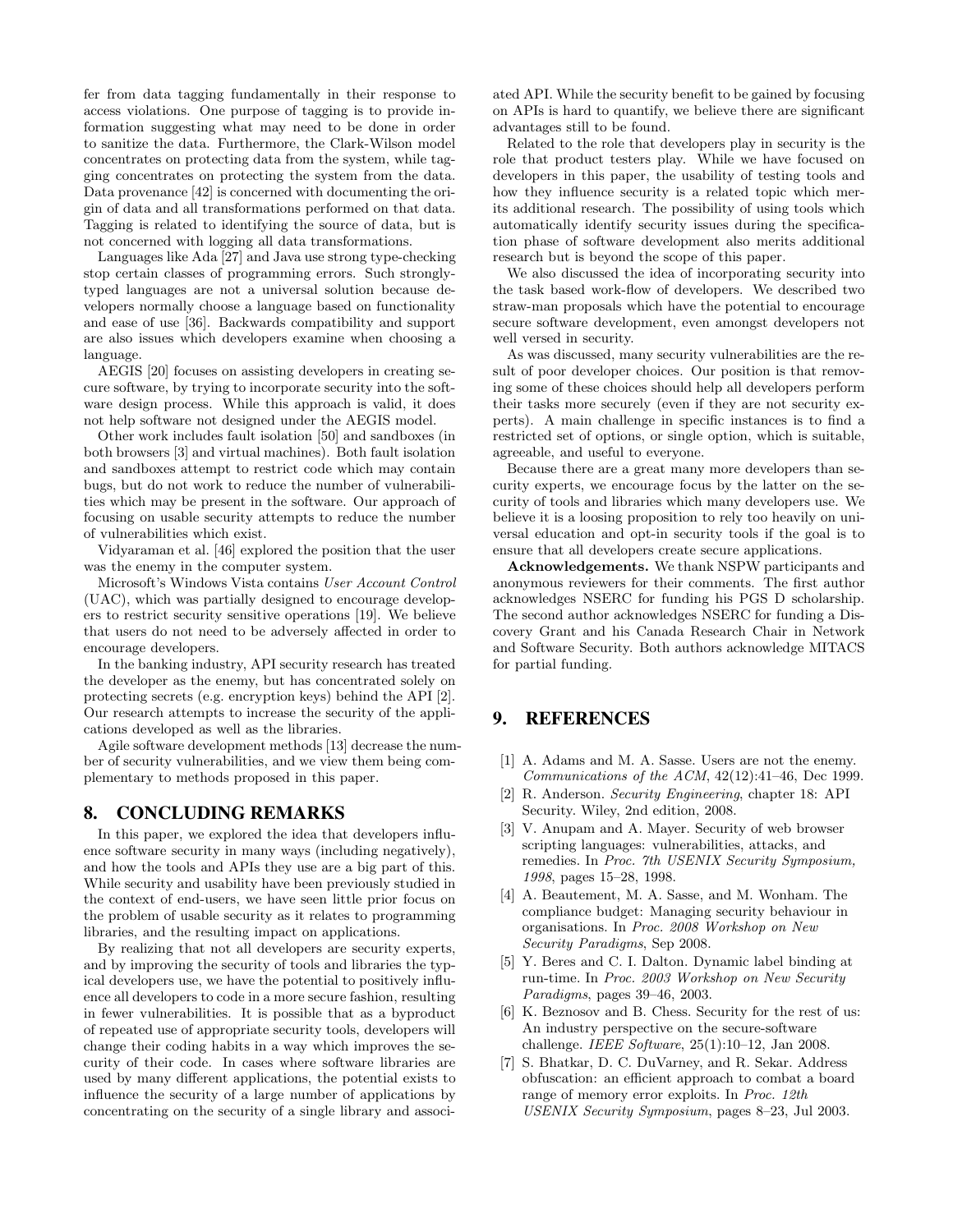- [8] A. Bittau, M. Handley, and J. Lackey. The final nail in WEP's coffin. In Proc. 2006 IEEE Symposium on Security and Privacy, pages 386–400, May 2006.
- [9] M. Bond and R. Anderson. API-level attacks on embedded systems. Computer, 34(10):67–75, Oct 2001.
- [10] Z. Brown. Kernel traffic #265 for 30-Jun-2004. Web Page (viewed 29 Mar 2008), Jun 2004. http://www.kerneltraffic.org/kerneltraffic/kt20040630 265.html#4.
- [11] J. Chow, B. Pfaff, T. Garfinkel, K. Christopher, and M. Rosenblum. Understanding data lifetime via whole system simulation. In Proc. 13th USENIX Security Symposium, 2004, pages 321–336, Aug 2004.
- [12] D. Clark and D. Wilson. A comparison of commercial and military computer security policies. In Proc. 1987 IEEE Symposium on Security and Privacy, pages 184–194, 1987.
- [13] A. Cockburn. Agile Software Development. Addison Wesley, 2002.
- [14] N. Daswani, C. Kern, and A. Kesavan. Foundations of Security: What Every Programmer Needs to Know, chapter 10: Cross-Domain Security in Web Applications. Apress, 2007.
- [15] J. B. Dennis and E. C. Van Horn. Programming semantics for multiprogrammed computations. Communications of the  $ACM$ ,  $9(3):143-155$ , Mar 1966.
- [16] A. J. DeWitt and J. Kuljis. Aligning usability and security: a usability study of Polaris. In Proc. 2nd Symposium on Usable Privacy and Security, pages 1–7, 2006.
- [17] R. Dhamija and J. D. Tygar. The battle against phishing: Dynamic security skins. In Proc. 2005 Symposium on Usable Privacy and Security, pages 77–88, 2005.
- [18] Security vulnerability in tetex (dvips). Web Page, 10 2002.

http://www.securityfocus.com/advisories/4567.

[19] K. Fisher. Vista's UAC security prompt was designed to annoy you. Web Page (viewed 14 Apr 2008), Apr 2008. http://arstechnica.com/news.ars/post/20080411-

vistas-uac-security-prompt-was-designed-toannoy-you.html.

- [20] I. Flechais, M. A. Sasse, and S. M. V. Hailes. Bringing security home: a process for developing secure and usable systems. In Proc. 2003 Workshop on New Security Paradigms, pages 49–57, 2003.
- [21] A. Y. Fu, X. Deng, L. Wenyin, and G. Little. The methodology and an application to fight against unicode attacks. In Proc. 2nd Symposium on Usable Privacy and Security, pages 91–101, 2006.
- [22] S. Gaw and E. W. Felten. Password management strategies for online accounts. In Proc. 2nd Symposium on Usable Privacy and Security, pages 44–55, 2006.
- [23] GIT user's manual (for version 1.5.3 or newer). Web Page (viewed 29 Mar 2008), Mar 2008. http://www.kernel.org/pub/software/scm/git/ docs/user-manual.html.
- [24] HTML code injection and cross-site scripting: Understanding the cause and effect of CSS (XSS) vulnerabilities. Web Page (viewed 4 Apr 2008), Apr

2008.

http://www.technicalinfo.net/papers/CSS.html.

- [25] A. Ho, M. Fatterman, C. Clark, A. Warfield, and S. Hand. Practical taint-based protection using demand emulation. In Proc. 1st ACM SIGOPS/EuroSys European Conference on Computer Systems 2006, pages 29–41, 2006.
- [26] M. Howard and S. Lipner. Inside the windows security push. IEEE Security and Privacy, 1(1):57–61, Jan 2003.
- [27] J. D. Ichbiah, B. Krieg-Brueckner, B. A. Wichmann, J. G. Barnes, O. Roubine, and J.-C. Heliard. Rationale for the design of the Ada programming language. ACM SIGPLAN Notices, 14(6b):1–261, Jun 1979.
- [28] N. Jovanovic, C. Kruegel, and E. Kirda. Pixy: A static analysis tool for detecting web application vulnerabilities (short paper). In Proc. 2006 IEEE Symposium on Security and Privacy, May 2006.
- [29] C. Lai. Java insecurity: Accounting for subtleties that can compromise code. IEEE Software, 25(1):13–19, Jan 2008.
- [30] V. T. Lam, S. Antonatos, P. Akritidis, and K. G. Anagnostakis. Puppetnets: misusing web browsers as a distributed attack infrastructure. In CCS '06: Proceedings of the 13th ACM Conference on Computer and Communications Security, pages 221–234, New York, NY, USA, 2006. ACM Press.
- [31] E. Lieberman and R. C. Miller. Facemail: showing faces of recipients to prevent misdirected email. In Proc. 3rd Symposium on Usable Privacy and Security, pages 122–131, 2007.
- [32] S. McLellan, A. Roesler, J. Tempest, and C. Spinuzzi. Building more usable APIs. Software, IEEE, 15(3):78–86, May 1998.
- [33] Microsoft Corporation. A detailed description of the data execution prevention (DEP) feature in Windows XP Service Pack 2, Windows XP Tablet PC Edition 2005, and Windows Server 2003. Technical report, Microsoft Corporation, Sep 2006. http://support.microsoft.com/kb/875352.
- [34] A. Nguyen-Tuong, S. Guarnieri, D. Greene, J. Shirley, and D. Evans. Automatically hardening web applications using precise tainting. In Proc. 20th IFIP International Information Security Conference, Jun 2005.
- [35] F. Nimphius. Application security in AJAX. Web Page (viewed 28 Mar 2008), Oct 2007. http://ajax.sys-con.com/read/436281.htm.
- [36] J. Ousterhout. Scripting: higher level programming for the 21st century. Computer, 31(3):23–30, Mar 1998.
- [37] PHP: Using Register Globals, Nov 2007. http: //www.php.net/manual/en/security.globals.php.
- [38] PHP: What are Magic Quotes, Nov 2007. http:// www.php.net/manual/en/security.magicquotes.php.
- [39] J. Preece, D. Benyon, G. Davies, and L. Keller. A Guide to Usability: Human Factors in Computing. Addison Wesley, 1993.
- [40] J. Ruderman. The same origin policy. Technical report, Mozilla, 2001. http://www.mozilla.org/ projects/security/components/same-origin.html.
- [41] J. Schuh. Same-origin policy part 1: Why we're stuck with things like XSS and XSRF/CSRF. Web Page,